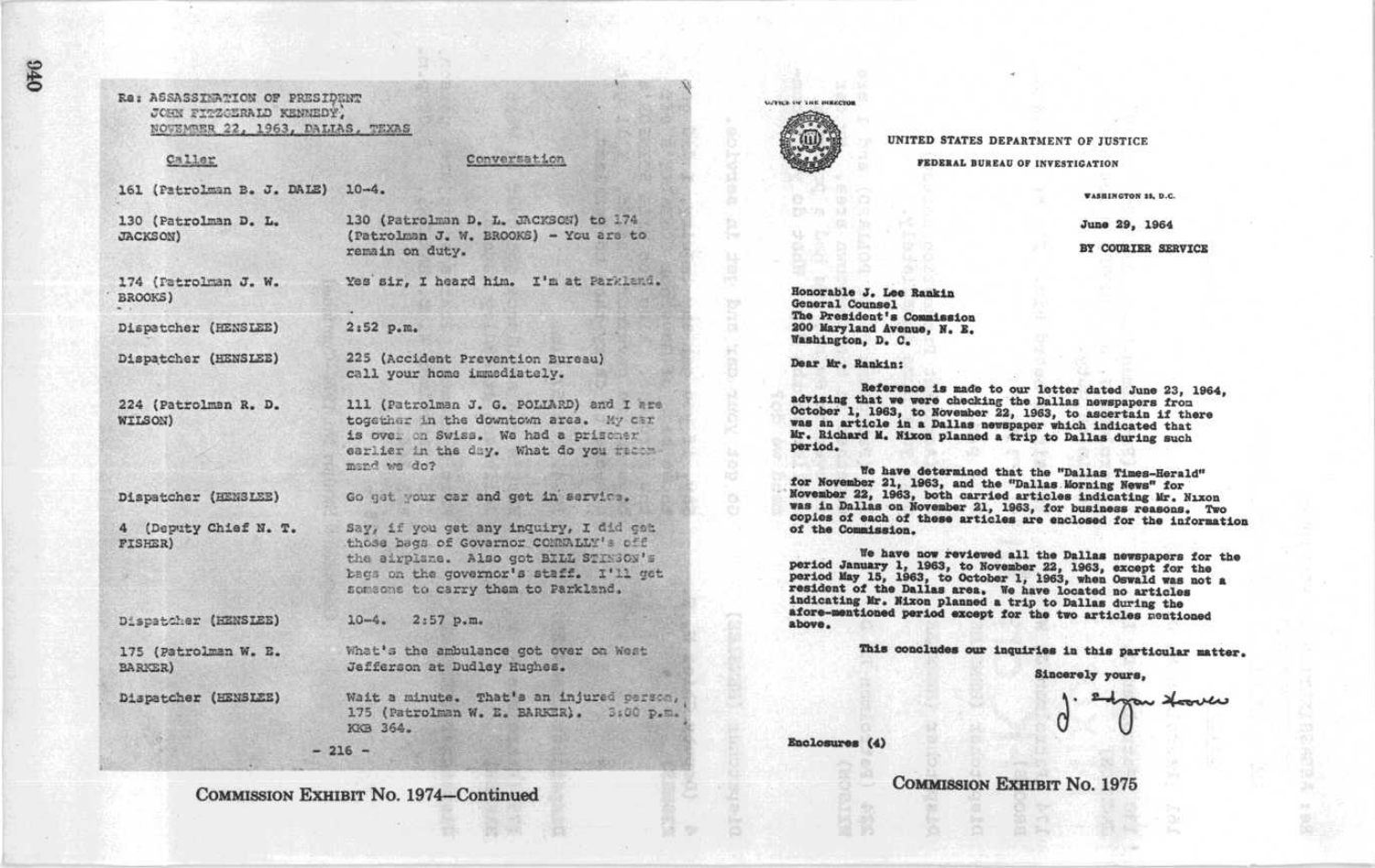X.

(Mount Clipping in Space Below)

# **Nixon Here Before JFK** on 'Business'

By BEN STEVENS (font Kennedy--"His public rela-) Mr. Nixon added that "on the Natif Writer tions are brilliant, but his per- other hand, peaceful picketing is N. Nixon said Thursday President Guernance is poor."-he urged givend in the 1964 presidential "Heckling is gix an unusual occlinereasing.

New York his partnership repre- at his Dallas U.N. Day speech said. sents

narrowly defeated in the 1960 elec- "Overenthusiastic opponents," he he has a 2-1 majority" is one of them said there was no change in and the weather one has greatest weaknesses,<br>his position not to make another cause and belp their opponents by<br>the show his lack of leadership and the position of the same in the same his try for the nation's top effice, but showing discourtesy." be added.

"That doesn't mean I don't expect not to do everything I possibly can to the extent my private responsibilities allow to work for<br>the election of the party's nominces

The Jarmer vice president said he would be "right in the thick of the fight" lending his support to the man chosen to lead the party

Walla abscoly criticizing Presi-

election and curvence in the United States." The reason that unterest in the  $^2$  N r. Nixon was in Dallas on a said Mr. Nixon adding be had had COP continues going up is be-"quick business trip" as an at-it "much rougher" than U.N. Am- cause Kennedy's stock has blen torney for the soft drink firm his bassador Adlai Stevenson received steadily going down," Mr. Ninon

ruts. The man Persident Kennedy bassador Stevensen "deplorable." Mr. Nixon said the President's Arrow Contained the Bread and the text of the bassador Stevensen "deplorable." Tailure to handle Congress where

"It shows his lack of leadership the said.

Mr. Nixon said he had no favorite for his party's nomination. "It's too early to make a what they say and see how they conduct themselves during the campaign. You can tell a lot about a man by how he conducts his campaig

#### PARTY SQUABBLES

The former vice president appeared concerned over squabbles between factions within the Republican party, and between candidates and potential candidates.

"My advice to them is to fight each other less and start fighting<br>Kennedy more," Mr. Nixon said. The former vice president ar(Indicate page, name of

"The Dallas Times-Herald" Dallas, Texas

Date: November 21, 1963 Editions Authors

Editor: Felix R. McKnight Title:

Characters or

**Cleanification:** 

Dallas **Qubmitting Office:** 

**Being Investigated** 

COMMISSION EXHIBIT No. 1975-Continued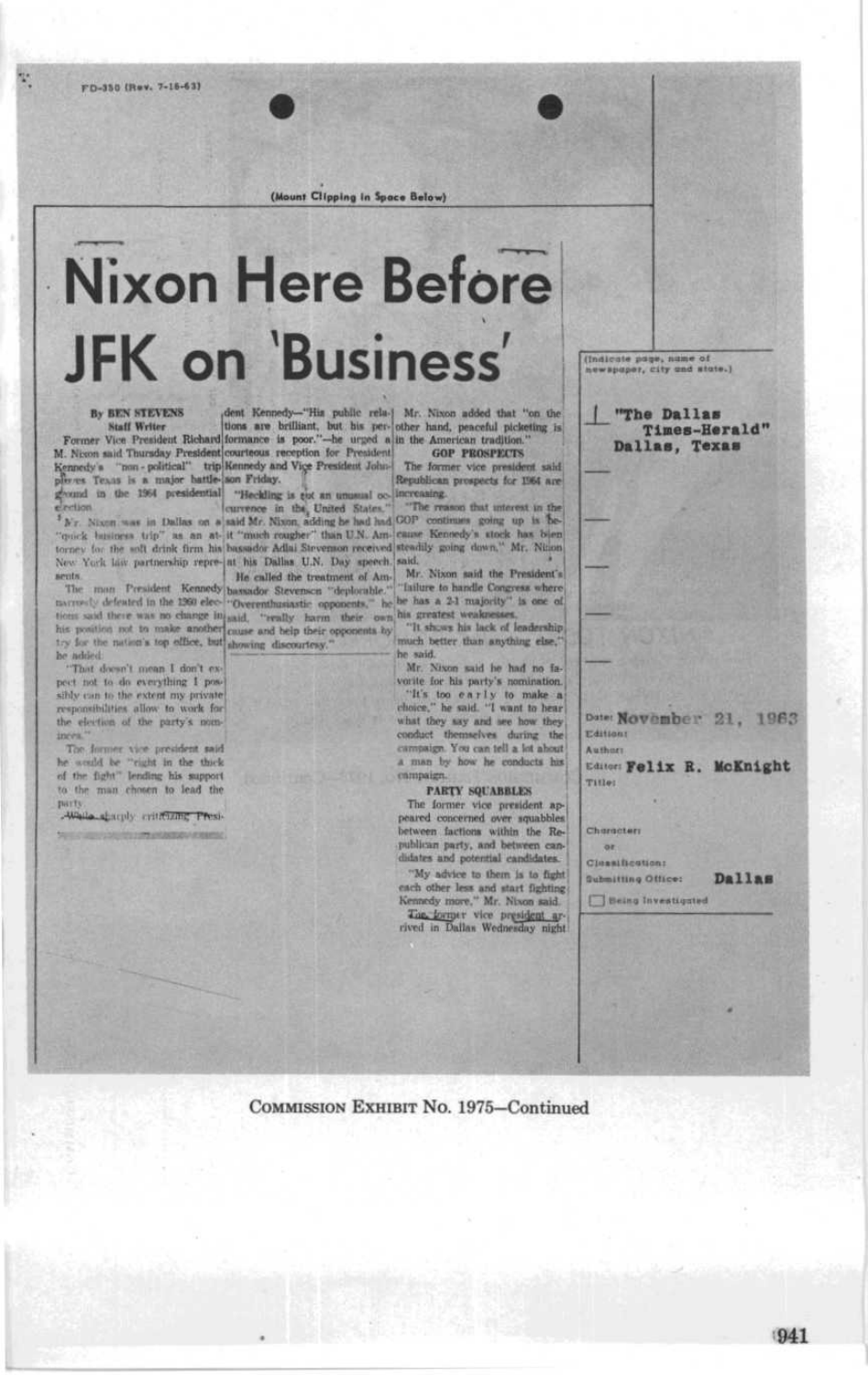

to attend a board meeting of the<br>shited by his New York Iav part-<br>abriship. He plans to leave Dallas<br>privally morning, a few hours be<br>Ffiday morning, a few hours be fore the arrival of President Ken-

nedy.<br>Mr. Nixon said that although he Mr. Nixon said that although he<br>planned to talk by telephone to<br>syreral Dallas Republican leaderf,<br>he had no plans for a formil<br>reeding with them.

### NIXON TODAY ... JFK TOMORROW Former Vice President Richard M. Nixon, left, found himself in Dallas on a quick business trip - lhursday on the cvc of President Kennedy's visit to the city. With Mr. Nixon is Don Kendall, president of Pepsi Cola Bottling Co. Mr. Nixon's New York law partnership represents the soft drink company.

### COMMISSION EXHIBIT No. 1975-Continued

Cominant Expert No. 1975-Continued.